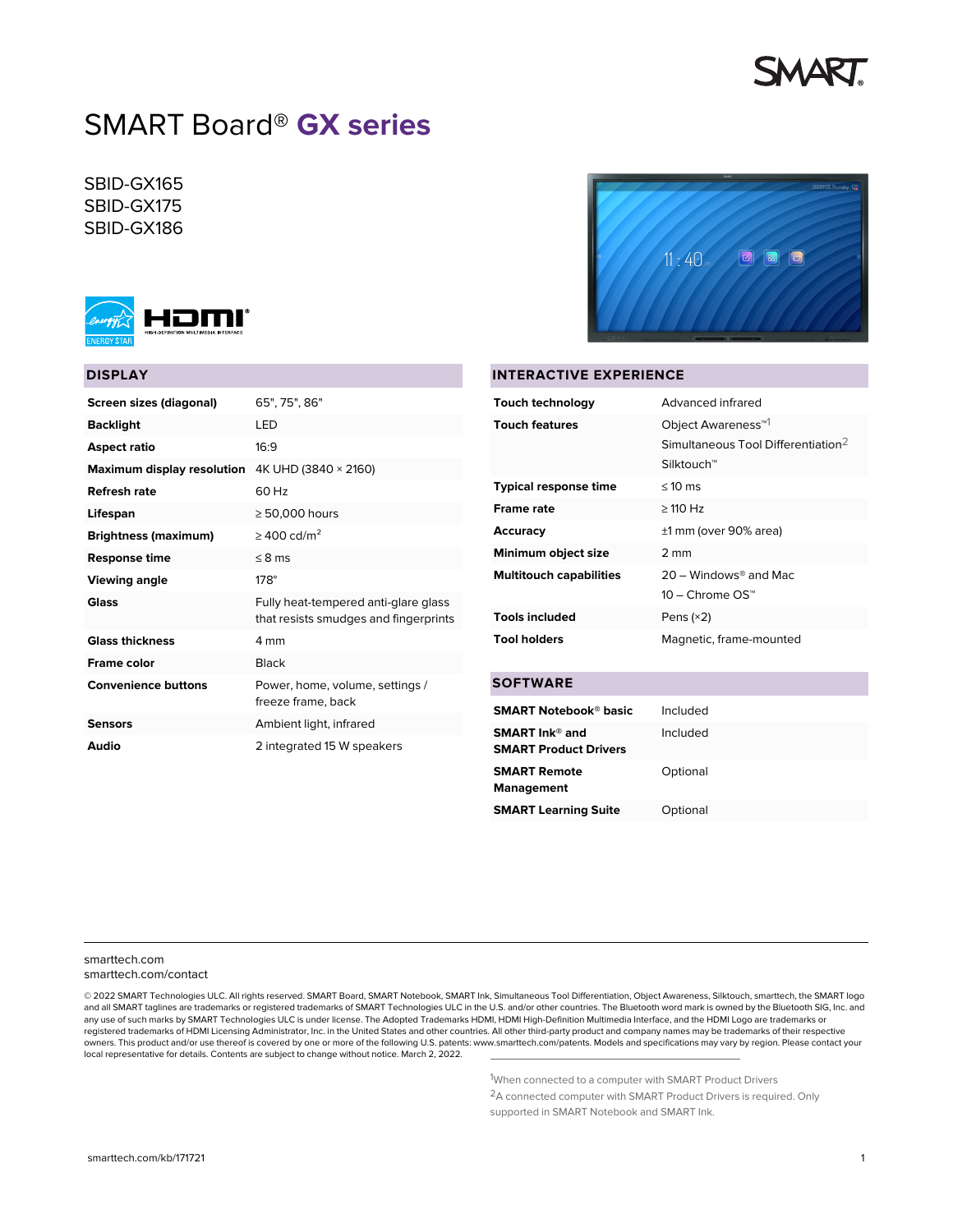# **BUILT-IN ANDROID™ EXPERIENCE**

| <b>Operating system</b>                    | Android version 8.0                                                                                                                                                                                                                                      |
|--------------------------------------------|----------------------------------------------------------------------------------------------------------------------------------------------------------------------------------------------------------------------------------------------------------|
| <b>Memory</b>                              | 3 GB DDR                                                                                                                                                                                                                                                 |
| <b>Storage</b>                             | 32 GB                                                                                                                                                                                                                                                    |
| <b>Digital whiteboard</b>                  |                                                                                                                                                                                                                                                          |
| <b>Web browser</b>                         |                                                                                                                                                                                                                                                          |
| <b>Screen sharing</b>                      |                                                                                                                                                                                                                                                          |
| <b>Other features</b>                      | Input select<br>File manager<br>Overlay<br>Interactive widgets<br>App library                                                                                                                                                                            |
| <b>WPS Office</b>                          |                                                                                                                                                                                                                                                          |
| Ability to run third-party<br>applications |                                                                                                                                                                                                                                                          |
| <b>Cloud storage access</b>                |                                                                                                                                                                                                                                                          |
| Languages supported                        | Arabic, Chinese (Simplified), Chinese<br>(Traditional), Czech, Danish, Dutch,<br>English, Finnish, French, German,<br>Greek, Italian, Japanese, Korean,<br>Lithuanian, Norwegian, Polish,<br>Portuguese, Romanian, Russian,<br>Spanish, Swedish, Turkish |
| <b>Updates</b>                             | Over-the-air (OTA)                                                                                                                                                                                                                                       |
|                                            |                                                                                                                                                                                                                                                          |
| <b>PC COMPUTING</b>                        |                                                                                                                                                                                                                                                          |
| <b>OPS</b> support                         |                                                                                                                                                                                                                                                          |

| <b>INPUTS</b>                                                                                      | Front Back   |               |
|----------------------------------------------------------------------------------------------------|--------------|---------------|
| OPS PC accessory slot (60 W devices)                                                               |              | 1             |
| HDMI <sup>®</sup> 2.0 with HDCP 1.4 and HDCP 2.2 support                                           | 1            | 2             |
| Display Port 1.2                                                                                   |              | 1             |
| VGA video                                                                                          |              | 1             |
| YPbPr video 3.5 mm                                                                                 |              | 1             |
| AV 3.5 mm (composite video)                                                                        |              | 1             |
| Stereo 3.5 mm                                                                                      |              | 1             |
| RS-232 room control (DB-9 connector)                                                               |              | 1             |
| RJ45 Ethernet (passthrough)                                                                        |              | フ             |
| USB Type-C 4K @ 60Hz Display Port alternate mode,<br>touch, and digital audio; 15 W power delivery | 1            |               |
| USB 2.0 Type-A                                                                                     | 1            | $\mathcal{P}$ |
| USB 2.0 Type-B                                                                                     | 1            | 1             |
| USB 3.0 Type-A                                                                                     | 1            |               |
| <b>OUTPUTS</b>                                                                                     | <b>Front</b> | <b>Back</b>   |

| UU I PU I S<br><b>FIVIIL DALK</b> |  |
|-----------------------------------|--|
| AV 3.5 mm (composite video)       |  |
| Audio S/PDIF                      |  |
| Stereo 3.5 mm                     |  |

| <b>INCLUDED CABLES AND ACCESSORIES</b>                                 | Qty |
|------------------------------------------------------------------------|-----|
| Country-specific power cable                                           | 1   |
| 16' 5" (5 m) USB A/B cable                                             | 1   |
| Pens                                                                   | 2   |
| External dual-band 2.4 and 5 GHz antennas (2 Wi-Fi, 1 access<br>point) | 3   |
| Remote control                                                         | 1   |
| <b>AAA</b> batteries                                                   | 2   |
| Illustrated installation instructions                                  | 1   |
| Important information document                                         | 1   |
|                                                                        |     |

| <b>PC COMPUTING</b>                          |                                                     |
|----------------------------------------------|-----------------------------------------------------|
| <b>OPS</b> support                           |                                                     |
| <b>OPS-C support</b>                         |                                                     |
| PC module power supported 60 W<br><b>OPS</b> |                                                     |
| <b>Optional computing</b><br>modules         | SMART OPS PC with Windows 10 Pro<br>SMART Chromebox |

[smarttech.com/kb/171721](https://www.smarttech.com/kb/171721) 2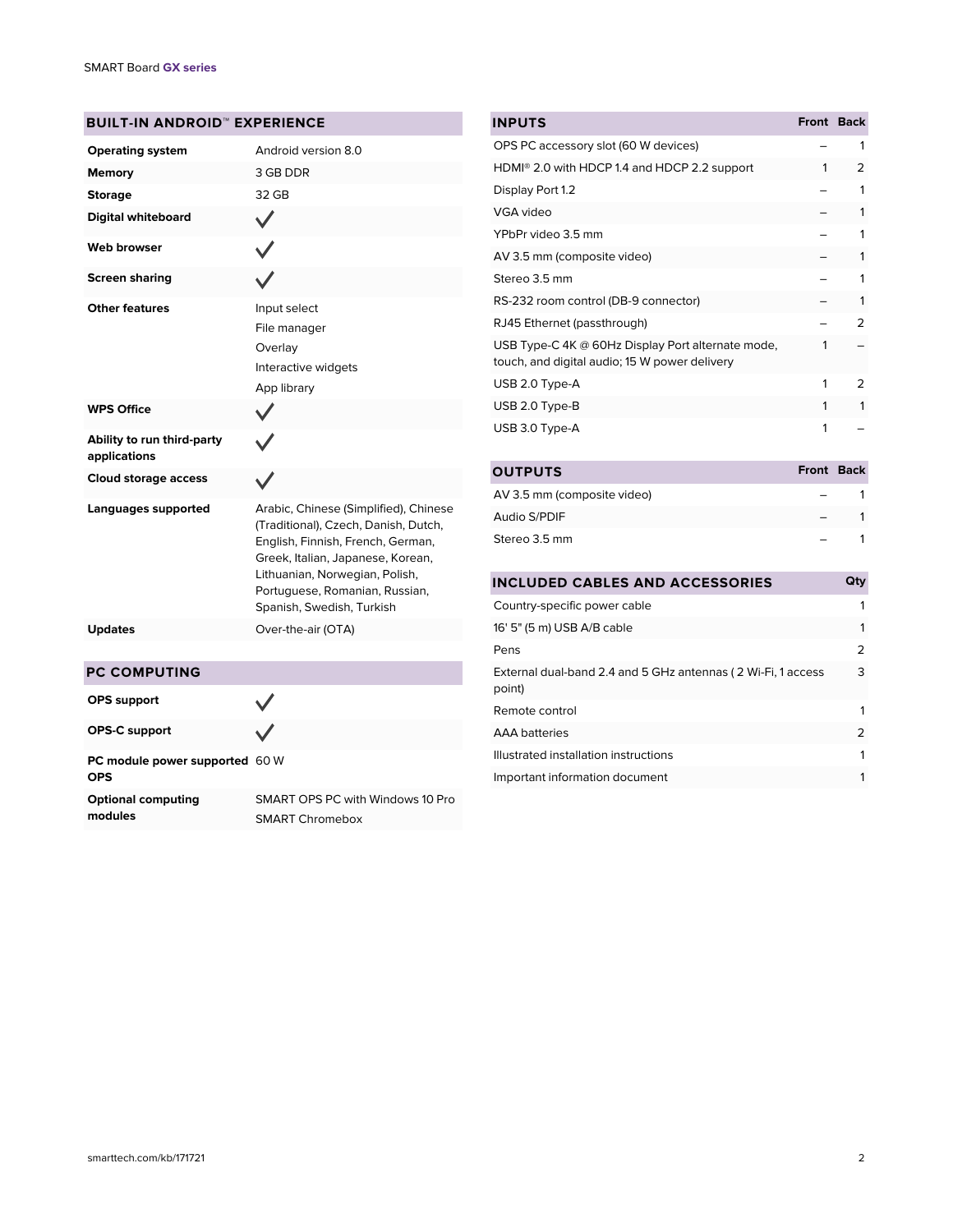#### **CONNECTIVITY**

| Wired            | RJ45 (×2) 100baseT                                                                                                                                          |
|------------------|-------------------------------------------------------------------------------------------------------------------------------------------------------------|
| Wi-Fi            | IEEE 802.11 a/b/g/n/ac with $2 \times 2$<br>MIMO (both 2.4 and 5 GHz bands)<br>supporting WEP, WPA, WPA2 PSK,<br>and 802.1X EAP authentication<br>protocols |
|                  | Wi-Fi access point                                                                                                                                          |
| <b>Bluetooth</b> | 4.2 dual mode                                                                                                                                               |

# **STORAGE AND OPERATING REQUIREMENTS**

| <b>Power requirements</b>    | 100V to 240V AC, 50 Hz to 60 Hz            |
|------------------------------|--------------------------------------------|
| <b>Operating temperature</b> | $32-104$ °F (0-40°C)                       |
| Storage temperature          | 14-140°F (-10-60°C)                        |
| Humidity                     | 5-80% relative humidity,<br>non-condensing |

## **POWER CONSUMPTION**

| <b>Typical</b> | 65": 124 W |
|----------------|------------|
|                | 75": 157 W |
|                | 86": 175 W |
| <b>Standby</b> | < 0.5 W    |
| Off            | 0W         |

# **CERTIFICATION AND COMPLIANCE**3

| US / Canada             | UL, FCC, ISED, TSCA, CONEG<br>Packaging, Proposition 65                                   |
|-------------------------|-------------------------------------------------------------------------------------------|
| EU / EEA / EFTA / UK    | CE, UKCA, LVD, CB, EMCD, RED,<br>REACH, RoHS, Battery, WEEE,<br>Packaging, POP, Ecodesign |
| Australia / New Zealand | RCM                                                                                       |
| Performance standards   | ENERGY STAR®, HDMI                                                                        |

### **PURCHASING INFORMATION**

| Order number: SBID-GX165    | SMART Board GX065<br>interactive display with embedded<br>OS and education software |
|-----------------------------|-------------------------------------------------------------------------------------|
| Order number: SBID-GX175    | SMART Board GX075<br>interactive display with embedded<br>OS and education software |
| Order number: SBID-GX186    | SMART Board GX086<br>interactive display with embedded<br>OS and education software |
| <b>Optional accessories</b> | See smarttech.com/accessories                                                       |
|                             |                                                                                     |

# **WARRANTY**

| <b>SMART limited equipment</b> | Includes advanced hardware               |
|--------------------------------|------------------------------------------|
| warranty                       | replacement and access to onsite         |
|                                | support. Terms and conditions vary       |
|                                | by region. Contact your local reseller   |
|                                | or distributor for information and visit |
|                                | smarttech.com/warranty.                  |

# **CABLE REQUIREMENTS HDMI** Certified premium high speed HDMI (18 Gbps) Maximum length: 23' (7 m) **USB 2.0** USB 2.0 certified Hi-Speed (480 Mbps) support Maximum length: 16' (5 m) **USB 3.0** USB 3.0 certified SuperSpeed (5 Gbps) support Maximum length: 9' (3 m) **USB Type-C** USB 3.2 Gen 1 certified SuperSpeed (5 Gbps) support Maximum length: 6' (2 m) **More information** See [smarttech.com/kb/171744](https://www.smarttech.com/kb/171744)

<sup>3</sup>Product availability may vary by region.

This product has received additional certifications not listed here.